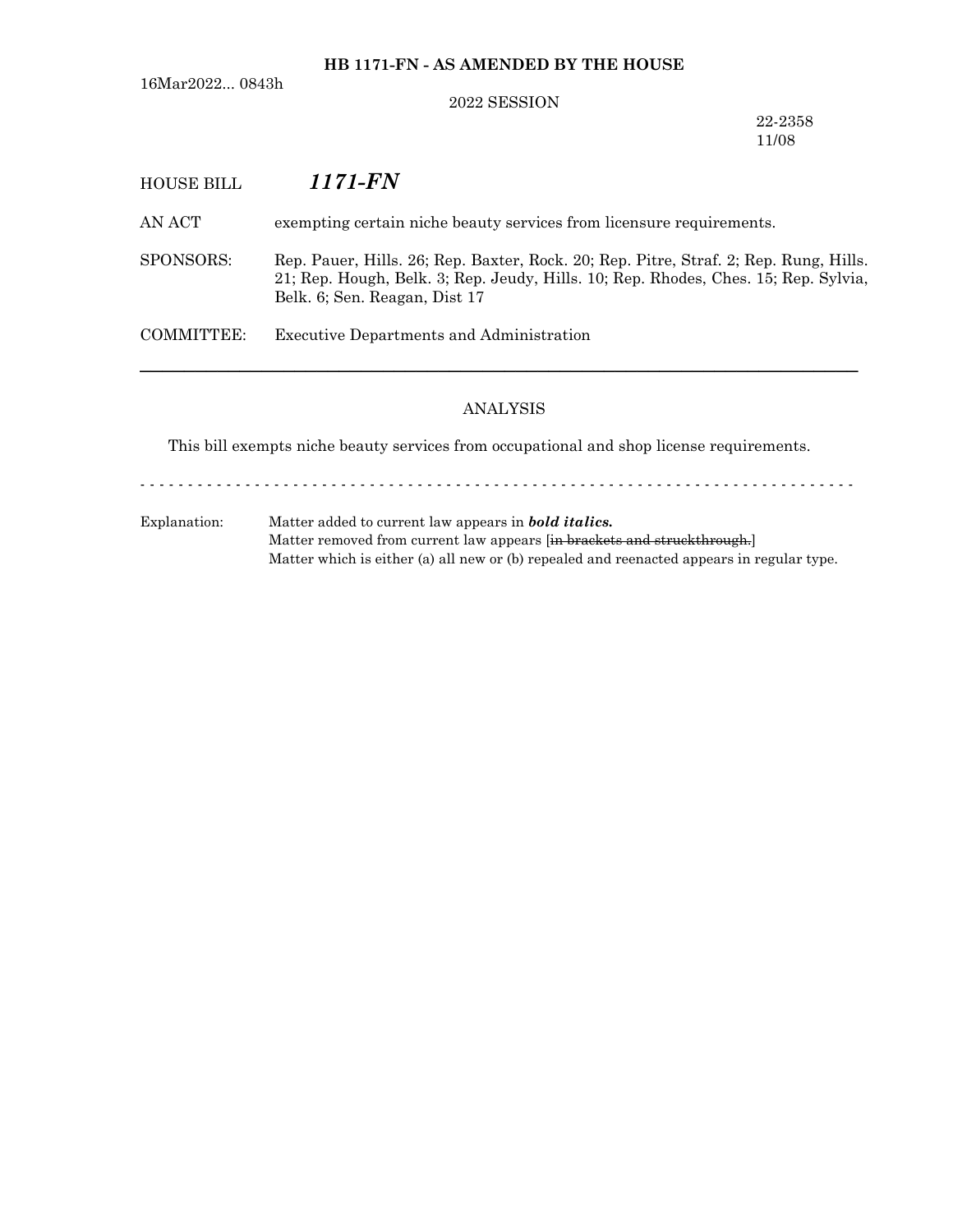#### STATE OF NEW HAMPSHIRE

#### *In the Year of Our Lord Two Thousand Twenty Two*

AN ACT exempting certain niche beauty services from licensure requirements.

*Be it Enacted by the Senate and House of Representatives in General Court convened:*

1 New Paragraph; Barbering, Cosmetology, and Esthetics; Definitions; Blow-dry Styling. Amend RSA 313-A:1 by inserting after paragraph III the following new paragraph: 1 2

III-a. "Blow-dry styling" means the practice of shampooing, conditioning, drying, arranging, curling, straightening, or styling hair using only mechanical devices, hair sprays, and topical agents such as balms, oils, and serums. "Blow-dry styling" includes the use and styling of hair extensions, hair pieces, and wigs, but excludes cutting hair or the application of dyes, bleach, reactive chemicals, keratin treatments, other preparations to color or alter the structure of hair, or other cosmetology services and is distinct from the practice of cosmetology. 3 4 5 6 7 8

2 Barbering, Cosmetology, and Esthetics; Definitions; Cosmetology. Amend RSA 313-A:1, VI to read as follows: 9 10

VI. "Cosmetology" means [arranging, dressing, curling, waving, cleansing,] cutting, bleaching, coloring, *chemically altering,* or similarly treating the hair of any person, and performing other work customarily performed by a cosmetologist such as giving facials, manicures, pedicures, and artificial nail enhancements. applying makeup or eyelashes to any person. and removing superfluous hair]. 11 12 13 14 15

3 Barbering, Cosmetology, and Esthetics; Definitions. Amend RSA 313-A:1, VIII-a to read as follows: 16 17

VIII-a. *"Eyelash extension application" means the application, removal, and trimming of threadlike natural or synthetic fibers to an eyelash. It includes the cleaning of lashes. "Eyelash extension application" excludes the use of color agents, straightening agents, permanent wave solutions, bleaching agents, or other cosmetology services and is distinct from the practices of cosmetology and esthetics.* 18 19 20 21 22

23

*VIII-b.* "Fitzpatrick scale" means the following scale for classifying the 6 skin types, based on the skin's reaction to the first 10 to 45 minutes of sun exposure after the winter season: 24

Skin Type Sunburning and Tanning History 25

1 Always burns easily; never tans 26

2 Always burns easily; tans minimally 27

3 Burns moderately; tans gradually 28

4 Burns minimally; always tans well 29

- 5 Rarely burns; tans profusely 30
- 6 Never burns; deeply pigmented. 31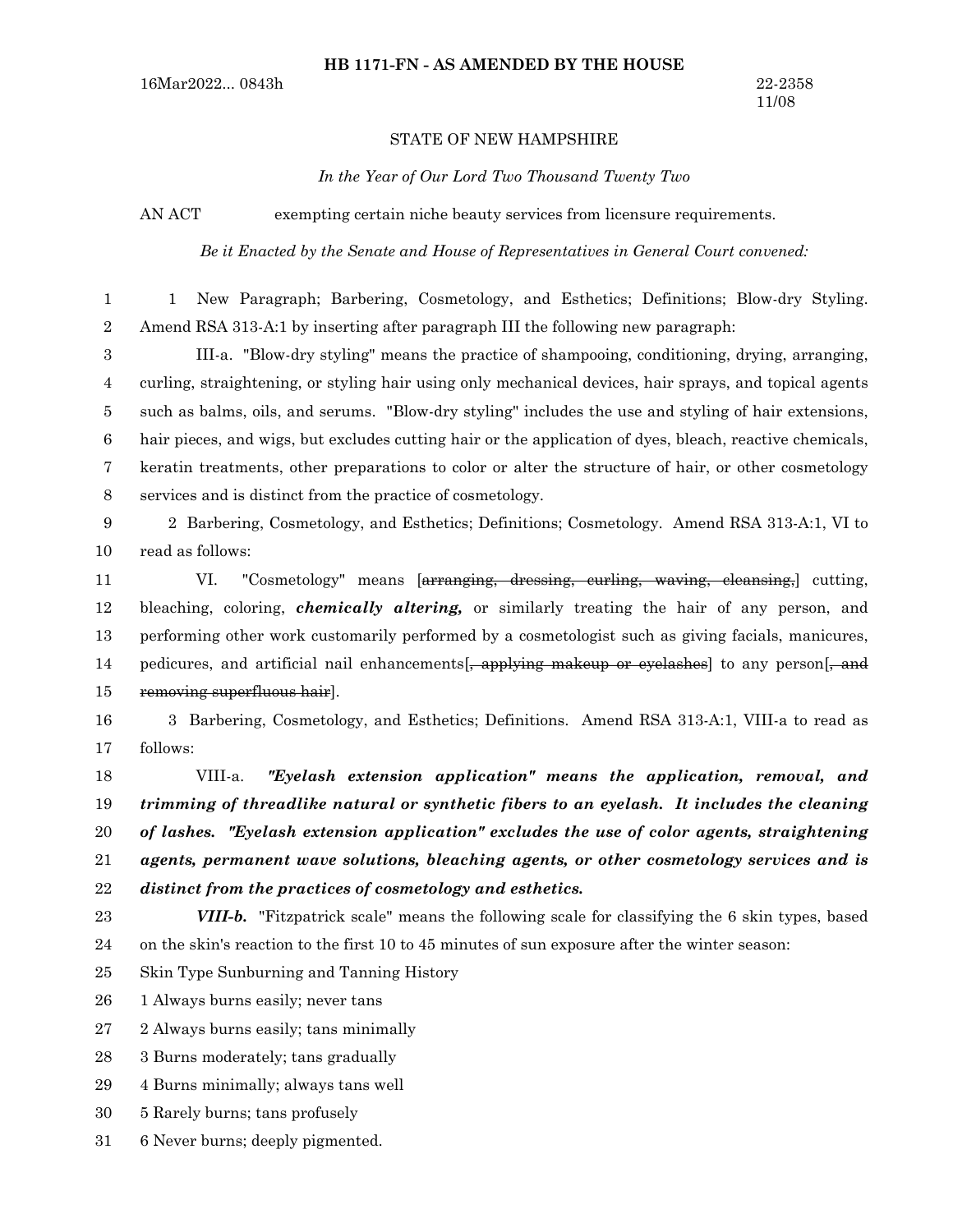## **HB 1171-FN - AS AMENDED BY THE HOUSE - Page 2 -**

| $\mathbf{1}$     | VIII-c. "Makeup application" means the application of a cosmetic to enhance the                       |
|------------------|-------------------------------------------------------------------------------------------------------|
| $\,2$            | appearance of the face or skin, including powder, foundation, rouge, eyeshadow, eyeliner,             |
| $\boldsymbol{3}$ | mascara, and lipstick. "Makeup application" includes the application of makeup applied                |
| $\overline{4}$   | using an airbrush, but excludes the application of permanent makeup, tattooing, or other              |
| 5                | cosmetology services and is distinct from the practices of cosmetology and esthetics.                 |
| $\,6$            | 4 New Paragraph; Barbering, Cosmetology, and Esthetics; Definitions; Threading. Amend RSA             |
| $\overline{7}$   | 313-A:1 by inserting after paragraph XV the following new paragraph:                                  |
| $8\,$            | XV-a. "Threading" means a method of removing hair from the eyebrows, upper lip, or other              |
| 9                | body parts by using a cotton thread to pull hair from follicles. "Threading" includes the use of over |
| 10               | the counter astringents, gels, powders, tweezers, and scissors incidental to threading, but excludes  |
| 11               | other cosmetology services and is distinct from the practice of cosmetology and esthetics.            |
| 12               | 5 New Paragraph; Barbering, Cosmetology, and Esthetics; Shop Licensure. Amend RSA 313-                |
| 13               | A:19 by inserting after paragraph IV the following new paragraph:                                     |
| 14               | V. The owner of a salon, barbershop, or mobile barbershop licensed under this section is              |
| 15               | responsible for:                                                                                      |
| 16               | (a) Verifying the education, training, skills, and competence of persons who work in the              |
| 17               | owner's salon, barbershop, or mobile barbershop; and                                                  |
| 18               | (b) Protecting the health and safety of customers and persons who work in the owner's                 |
| 19               | salon, barbershop, or mobile barbershop. This includes the sanitation of the facility and any         |
| 20               | equipment used in it.                                                                                 |
| 21               | Barbering, Cosmetology, and Esthetics; Exemptions. Amend the section heading and<br>6                 |
| $\bf 22$         | introductory paragraph of RSA 313-A:25 to read as follows:                                            |
| 23               | Exemptions. The provisions of this chapter relative to barbering, cosmetology,<br>313-A:25            |
| 24               | esthetics, [and] manicuring, and shop licensure shall not be construed to apply to the following      |
| 25               | persons:                                                                                              |
| 26               | 7 New Paragraphs; Barbering, Cosmetology, and Esthetics; Exemptions. Amend RSA 313-A:25               |
| 27               | by inserting after paragraph XIII the following new paragraphs:                                       |
| 28               | XIV. Persons engaged in blow dry styling and hair styling.                                            |
| 29               | XV. Persons who demonstrate the use of cosmetic beauty aid or equipment for the purpose of            |
| 30               | offering for sale to the public such cosmetic beauty aid or equipment.                                |
| 31               | XVI. Persons engaged in blow-dry styling and makeup application for theatrical, television,           |
| $32\,$           | film, fashion, photography, or media productions or media appearances.                                |
| 33               | XVII. Persons engaged in eyelash extension application.                                               |
| 34               | XVIII. Persons engaged in makeup application.                                                         |
| 35               | XIX. Persons engaged in threading.                                                                    |
| 36               | 8 Effective Date. This act shall take effect 60 days after its passage.                               |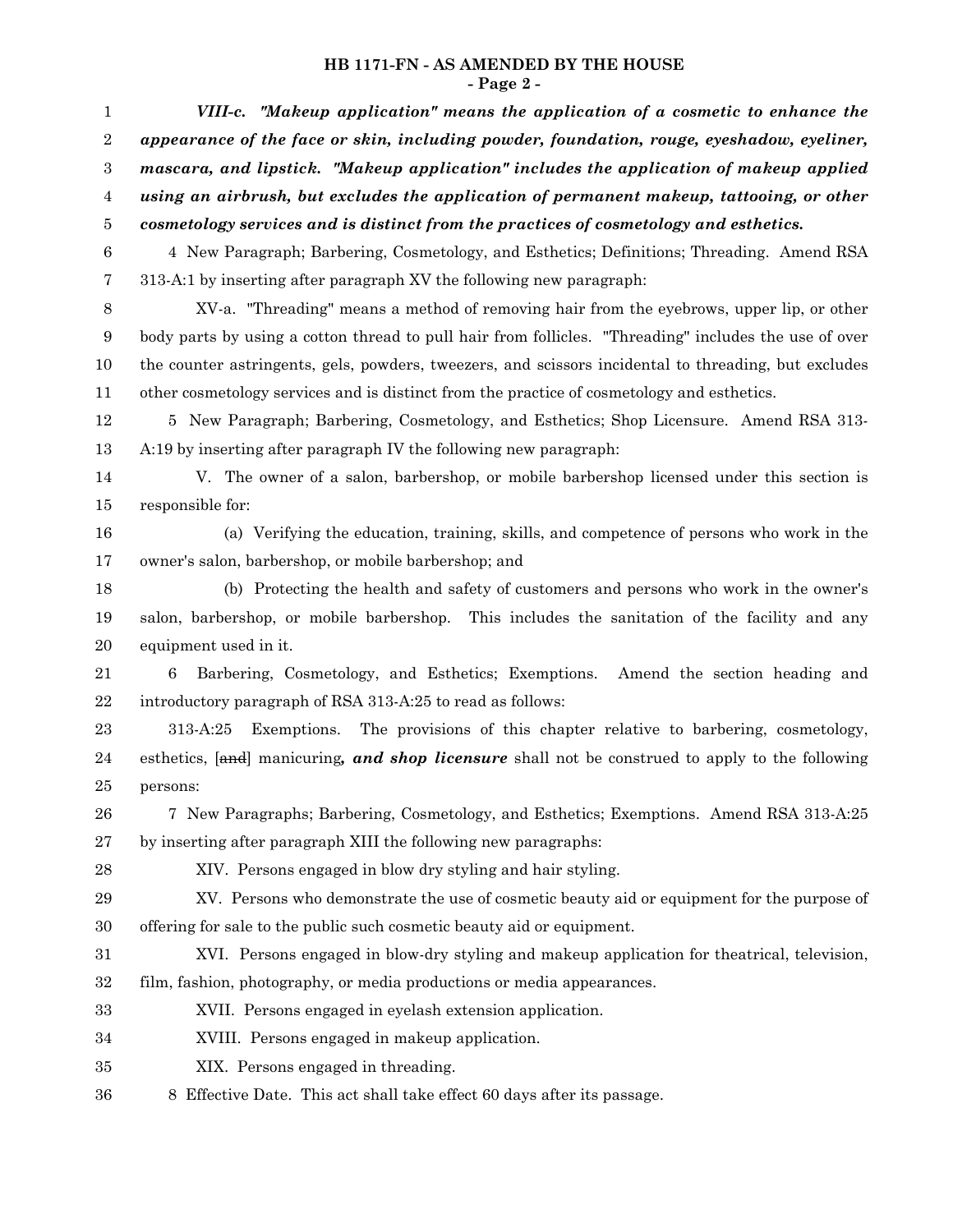LBA 22-2358 Amended 3/25/22

## **HB 1171-FN- FISCAL NOTE** AS AMENDED BY THE HOUSE (AMENDMENT #2022-0843h)

AN ACT exempting certain niche beauty services from licensure requirements.

**FISCAL IMPACT:**  $[X]$  State  $[ ]$  County  $[ ]$  Local  $[ ]$  None

|                        | <b>Estimated Increase / (Decrease)</b>                  |                |                |                |
|------------------------|---------------------------------------------------------|----------------|----------------|----------------|
| <b>STATE:</b>          | FY 2022                                                 | FY 2023        | FY 2024        | <b>FY 2025</b> |
| Appropriation          | \$0                                                     | \$0            | \$0            | \$0            |
| Revenue                | \$0                                                     | Indeterminable | Indeterminable | Indeterminable |
| <b>Expenditures</b>    | \$0                                                     | Indeterminable | Indeterminable | Indeterminable |
| <b>Funding Source:</b> | [X] General                                             | Education      | Highway        | $[X]$ Other -  |
|                        | Office of Professional Licensure and Certification Fund |                |                |                |

## **METHODOLOGY:**

This bill exempts individuals who perform eyelash extension application, blow dry styling/hair styling, makeup application, threading, persons who provide cosmetology services for theatrical purposes, etc; and persons who demonstrate use of cosmetic beauty aids from the requirements of licensure by the Board of Barbering, Cosmetology & Esthetics. It also establishes an enforcement provisions under RSA 358-A:4 for any person to use an unfair or deceptive act or practice in the provisions of any service authorized under RSA 313-A. The enforcement provision in this bill may have an indeterminable increase in state revenues and expenditures to the extent any violations occur.

The Office of Professional Licensure and Certification (OPLC) states there is an indeterminable fiscal impact on State revenue and expenditures. OPLC states they do not capture in its licensing data the number of individuals performing specific services proposed in this bill. However, at the close of FY 21, there were 8,447 licensed cosmetologists, 1,993 licensed esthetician, 1,727 licensed booths, and 2,130 licensed shops, who presently pay the following fees per biennium:

- Cosmetologist/esthetician:  $$40.00 \times 10,440 = $417,600$
- Booth Rental:  $$75.00 \times 1,727 = $130,275$
- Shop Rental:  $$100.00 \times 2,130 = $213,000$

If all licensure were exempt the maximum loss in revenue each fiscal year would be  $$380,437.50$  (\$760,875 ÷ 2). OPLC states they do not now how many individuals, booths, and